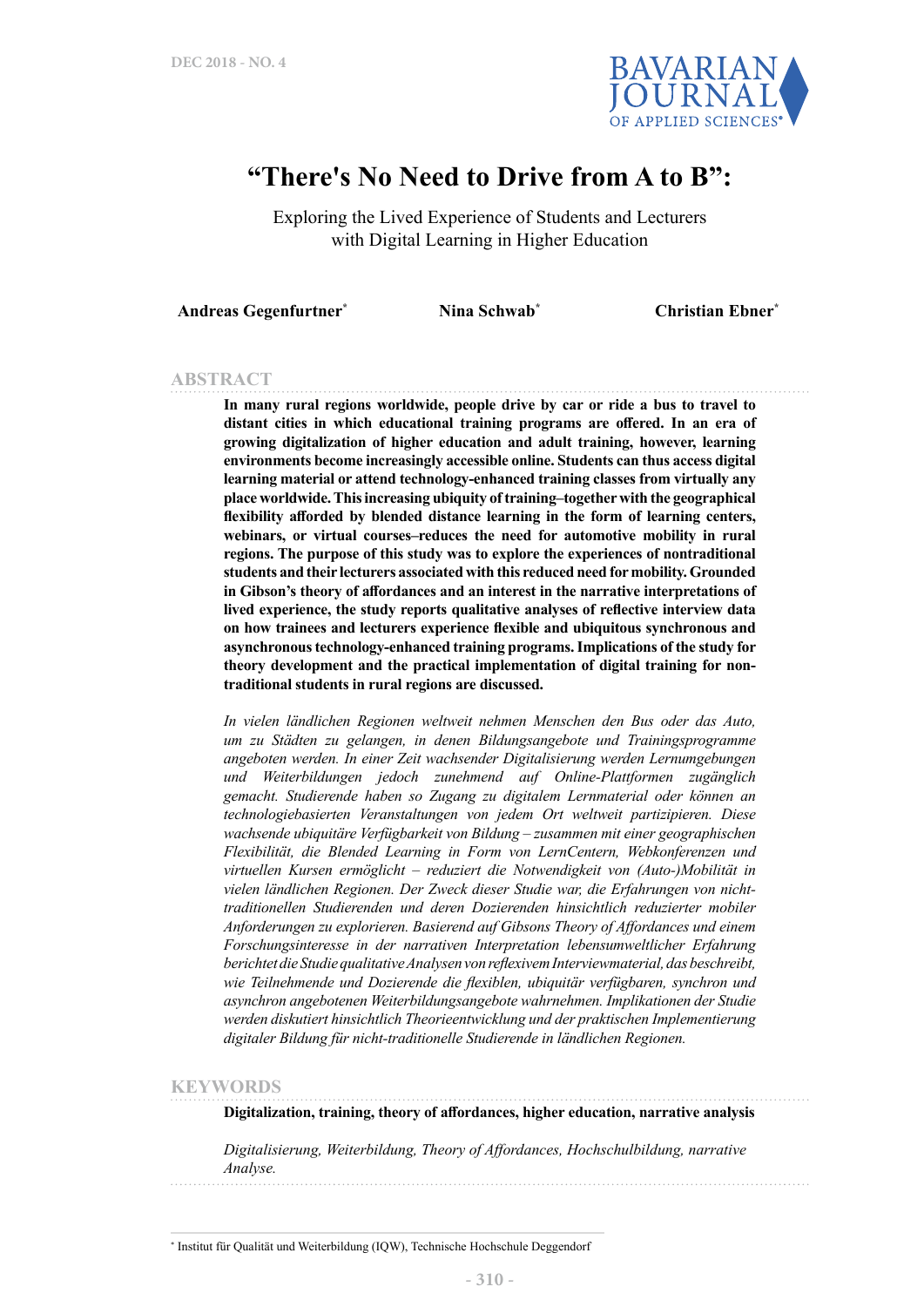Dieser Beitrag im BJAS wurde gefördert vom Bundesministerium für Bildung und Forschung (BMBF) im Rahmen des Förderprogramms "Aufstieg durch Bildung: Offene Hochschulen"



GEFÖRDERT VOM

# **1. Introduction**

In many rural regions worldwide, people drive by car or ride a bus to travel to distant cities in which educational training programs are offered. In an era of ever-growing digitalization of higher education and adult training [1‒7], however, training materials become increasingly available online. Participants can thus access digital learning material or attend technologyenhanced training classes from virtually any place worldwide [8–13]. This increasing ubiquity of learning and training, together with high levels of geographical flexibility afforded by distance learning in the form of learning centers, webinars, or virtual courses [14–20] have decreased the need for automotive mobility in rural regions and increased participation in educational activities [13, 21–27]. The present study contributes to the qualitative evidence of how trainees and lecturers perceive and experience digital training in geographically rural regions. An analytic interest of the study lies in the lived experiences [28] of students with digital tools and their associated affordances.

#### **1.1. Affordances of digital tools**

In his seminal work on how humans perceive the world, James J. Gibson [29] introduced the notion of an affordance. Affordances refer to both the environment and humans, and imply a complementarity of humans and objects they perceive. For example, a chair affords sittingon-it if one is tired or standing-on-it if one needs to reach for something high or hiding-beneathit when children play. According to Gibson's theory of affordances, objects have no single use or objective "values" or "meanings"; rather, it depends on individual subjective perceptions of humans how objects in their environment are experienced and used. For instance, depending on the situation, smartphones afford communication when we call each other; they afford photography when we take pictures or

selfies; and they afford mass when we need to weigh down a sheet of paper in order to prevent it from being blown off the table on a windy day outdoors. Different objects can offer the same affordances to people [29, 30]. In digital learning, different technological tools–such as desktop computers, smartphones, tablets, or wearables–all offer the possibility to seek and retrieve information. It is thus reasonable to focus on how people perceive objects and to focus on the mutual affordances in the interaction between tools and people [30, 31]. Gibson [29, p. 134] wrote: "The theory of affordances rescues us from the philosophical muddle of assuming fixed classes of objects, each defined by its common features and then given a name. As Ludwig Wittgenstein knew, you *cannot* specify the necessary and sufficient features of the class of things to which a name is given. They have only a 'family resemblance'. But this does not mean you cannot learn how to use things and perceive their uses. You do not have to classify and label things in order to perceive what they afford."

If we follow Gibson's theory of affordances [29], then an interest arises in how people perceive and experience technological tools and systems. More specifically, it is interesting to focus on the lived experiences people have with digital media and objects as they use them. Such a focus foregrounds the subjective nature of human experience and highlights how (digital) objects are utilized; what different tools afford to people; and how technology is lived with and, ultimately, mediates human practices.

In research on technology-enhanced learning, many authors have shared an interest in the lived experiences of learners and how affordances emerge in and shape learning situations [32–36]. For example, Cornelius [15] adopted a phenomenological lens to analyze transcripts from four qualitative, semi-structured interviews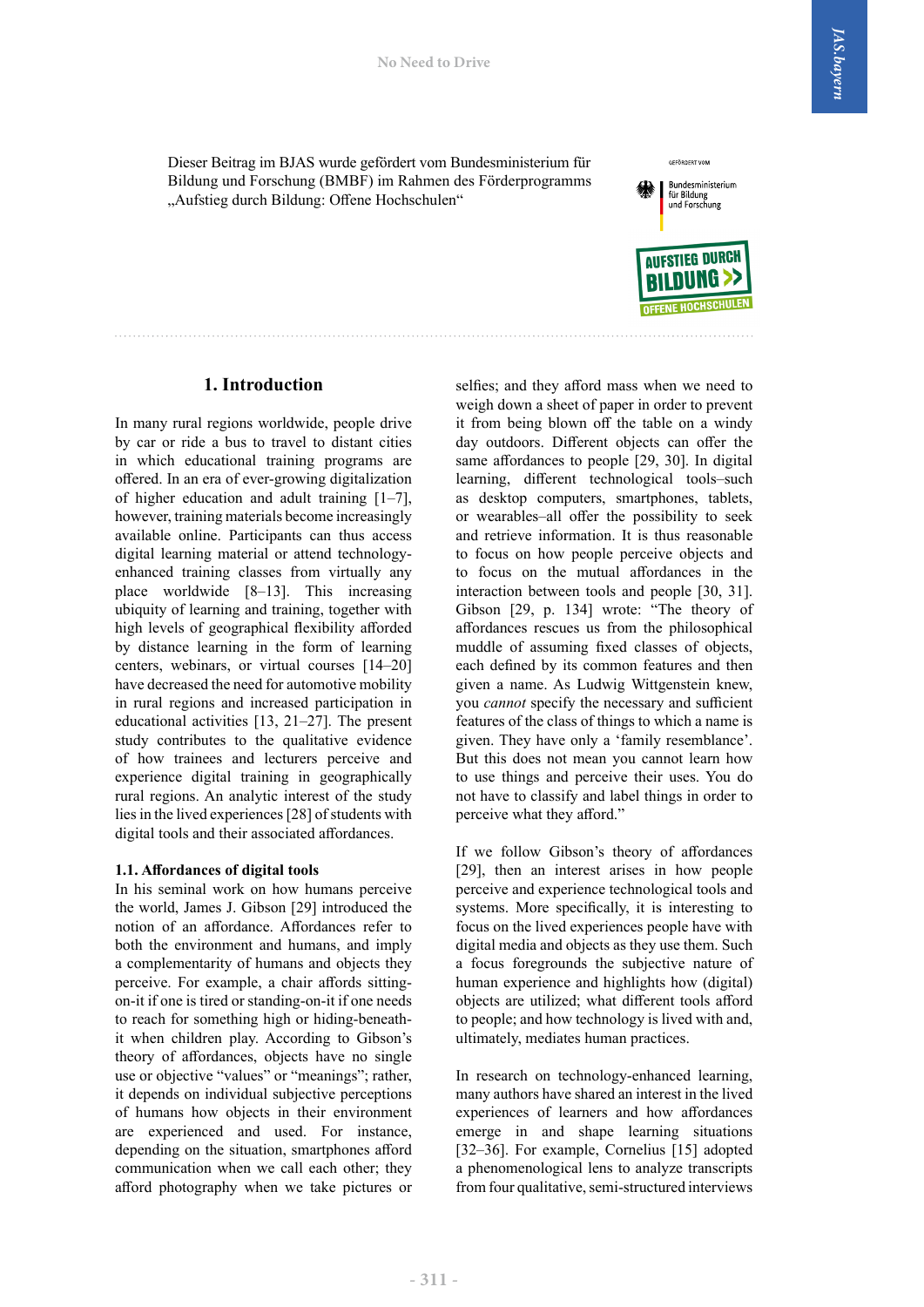with experienced facilitators who used webinars in UK higher education institutions. Reflecting on their experiences, all four interviewees described teaching with webinars as "intense" and "demanding" and how they planned, encouraged, and facilitated interaction during the webinar sessions. Such analyses on how lecturers engage with digital tools are useful because they inform us in how the affordances of virtual learning arrangements intersect with subjective meaning-makings and attempts at creating interactive learning scenarios in the digital.

The present study contributes to this line of research by focusing on how people in a rural region perceive the affordances of distance learning tools. Technology–or more specifically: digital learning formats–offers a unique opportunity for people in rural regions to participate in education and training that would otherwise be hard (or even impossible) to get access to because of the sheer distance between homes and educational institutions. What are the lived experiences of students and lecturers in rural regions when they participate in digital, technology-enhanced training formats?

# **1.2. Digital, technology-enhanced training formats**

Because digital training programs vary greatly, it is reasonable to consider the lived experiences people have with a number of different technology-enhanced training formats. Among frequently used digital formats for adult training and higher education are learning centers, webinars, and virtual courses. Each tool is specified in turn. Table 1 offers a descriptive summary.

|                 | Advantage                                                                                               | Disadvantage                                                                                                                  |
|-----------------|---------------------------------------------------------------------------------------------------------|-------------------------------------------------------------------------------------------------------------------------------|
| Learning center | Direct social interaction with<br>peers and lecturers,<br>synchronous communication                     | Temporal inflexibility,<br>traveling to physical environment<br>needed                                                        |
| Webinar         | Synchronous communication,<br>ubiquity                                                                  | Temporal inflexibility,<br>internet connectivity needed                                                                       |
| Virtual course  | Asynchronous communication,<br>individual learning at one's own<br>pace, temporal flexibility, ubiquity | No direct social interaction with<br>peers or lecturers, temporally<br>delayed communication, internet<br>connectivity needed |

Table 1: Description of digital learning environments

First, learning centers are traditional face-to-face classrooms in geographically distant training centers that are connected by video streams. Lectures and discussions are thus synchronously available in and distributed across two or more different places. On monitors, lecturers can observe and react to trainees even if they are not in the same room with them [20]. Learning centers afford social presence and direct interaction between trainees and between trainees and lecturers–but at the cost of geographical flexibility [16]. This is because even if learning centers are installed in multiple rural locations, participants need to leave their workplace or their home and take a ride to attend classes. Still, although learning centers do not afford ubiquitous training, they still reduce the need for automotive mobility because participants can flexibly choose

a learning center location that is in high proximity to their home or workplace [22].

Second, webinars and web conferencing systems are digital tools to deliver training through synchronous, audiovisual communication among remotely located training instructors and participants [13, 14, 37]. The digital availability of the webinar environment offers high levels of geographical independence for trainees and lecturers because rides by car, train, or bus to attend lectures in physical classrooms are unnecessary [22]. In recent years, webinars have attracted increasing attention for training and development purposes, largely because of their affordability to connect geographically distant members by offering real-time training communication [38, 39].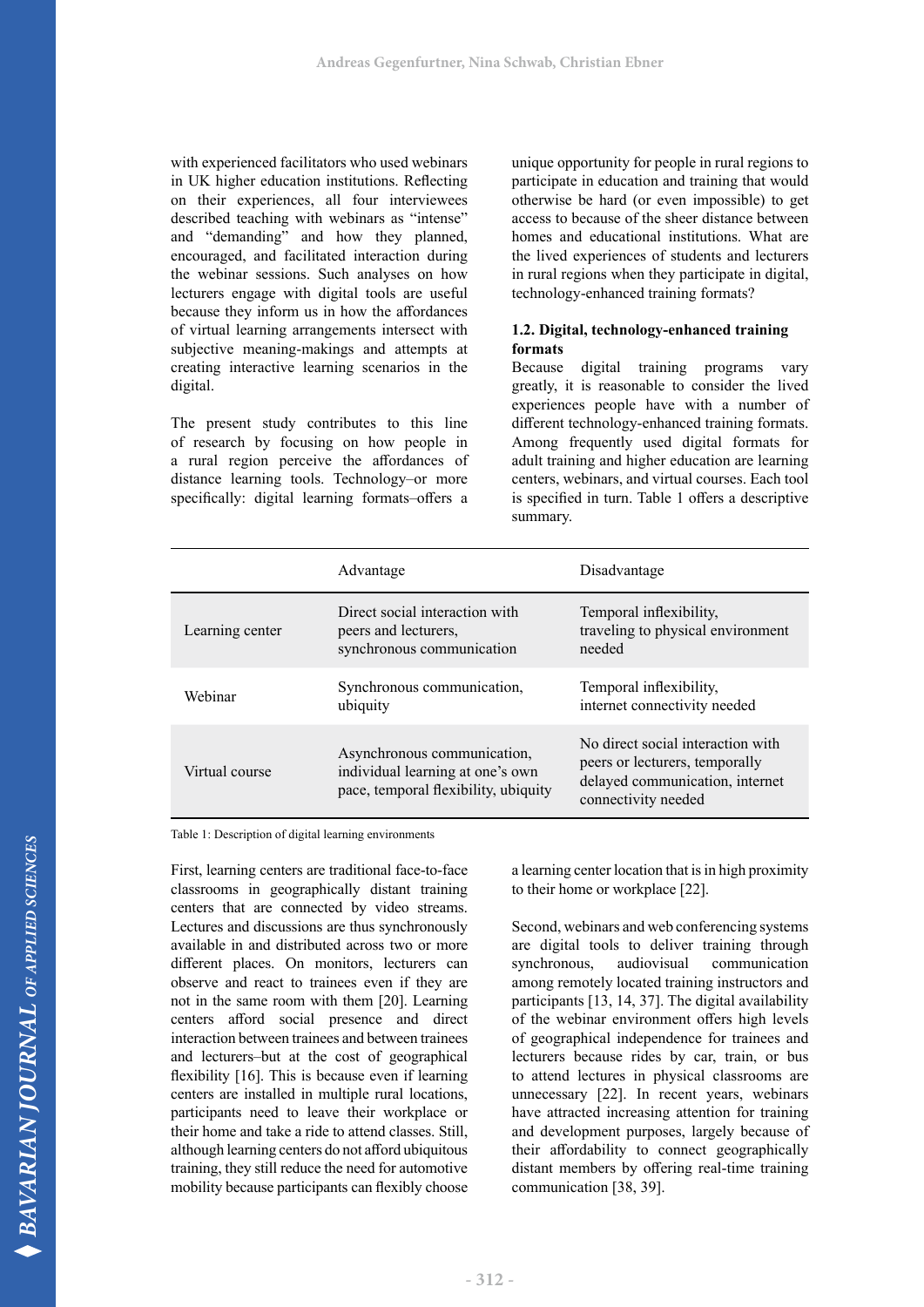Third, virtual courses afford the highest level of ubiquity, that is: the digital learning materials are accessible from anywhere and are not contingent on specific geographic locations (given internet connections are available). In virtual courses, trainees work on prepared assignments on their computing devices and lecturers correct or provide feedback to task solutions [22]. Trainees can learn at their own pace and flexibly access training where, when, and how often they prefer [16]. This geographical flexibility and ubiquitously available learning opportunities reduce the need for automotive mobility because learning is not contingent to the physical boundaries of classrooms or training institutes.

Digital learning environments afford varying degrees of geographical flexibility. While some environments are completely online, which offers an absolute level of ubiquity, some environments are in line with a blended learning approach, which offers a reduced need for traveling but does not absolutely eliminate traveling to physical spaces (e.g., the nearest learning center). It is important to note that levels of geographical flexibility are not the affordance of the learning material itself but of the digital learning / pedagogical arrangements designed for the training. Therefore, it is necessary to conceptualize learning materials as being embedded within educational learning environments; these learning environments for digital training–more specifically: learning centers, webinars, and virtual courses–emerge at the nexus of education and technology (see Figure 1).



Figure 1: Digital learning environments at the confluence of education and technology

#### **1.3. Aims and research question**

The purpose of the present study was to explore the lived experiences of trainees and lecturers with the affordances of digital, technologyenhanced training programs. A particular focus was on how the ubiquitous availability of training material that is embedded in digital learning arrangements affords reduced levels of mobility and, more importantly, how trainees and lecturers perceive this afforded geographical flexibility. Because digital training programs vary greatly, the study considered three different training formats: learning centers, webinars, and virtual courses. Grounded in the theory of affordances [29, 30] and an interest in the narrative interpretations of lived experience, the research question was: How do trainees and lecturers experience the geographical flexibility and ubiquity afforded by digital, technologyenhanced training programs?

# **2. Methods**

#### **2.1. Participants and training formats**

The study employed a qualitative methodology and examined the lived experiences of trainees and lecturers who were all engaged in off-the-job training programs designed and administered at a large training center for adult and continuing education adjacent to the Bavarian Forest, a rural region in Southern Germany. The training center is part of a higher education institute and offers numerous academic courses for nontraditional students on evenings and weekends that participants attend off-the-job in lieu of their regular work duties. Non-traditional students are students who are typically older than regular students, have family and / or work duties, and return to higher education to obtain academic degrees [38, 40]. The study focused on training programs that were technology-enhanced and included digital elements that afforded ubiquitous access to training. Three programs were considered: The first training program was a 9-month course on supply chain management; the second training program was a 9-month course on industrial management; and the third training program was a 5-month course on early childhood education. Participation in these programs was voluntary [41]. All these training programs included the three instructional formats learning centers, webinars, and virtual courses. Among the instructional activities planned in the training curricula were both learner-centered and knowledge-centered activities, including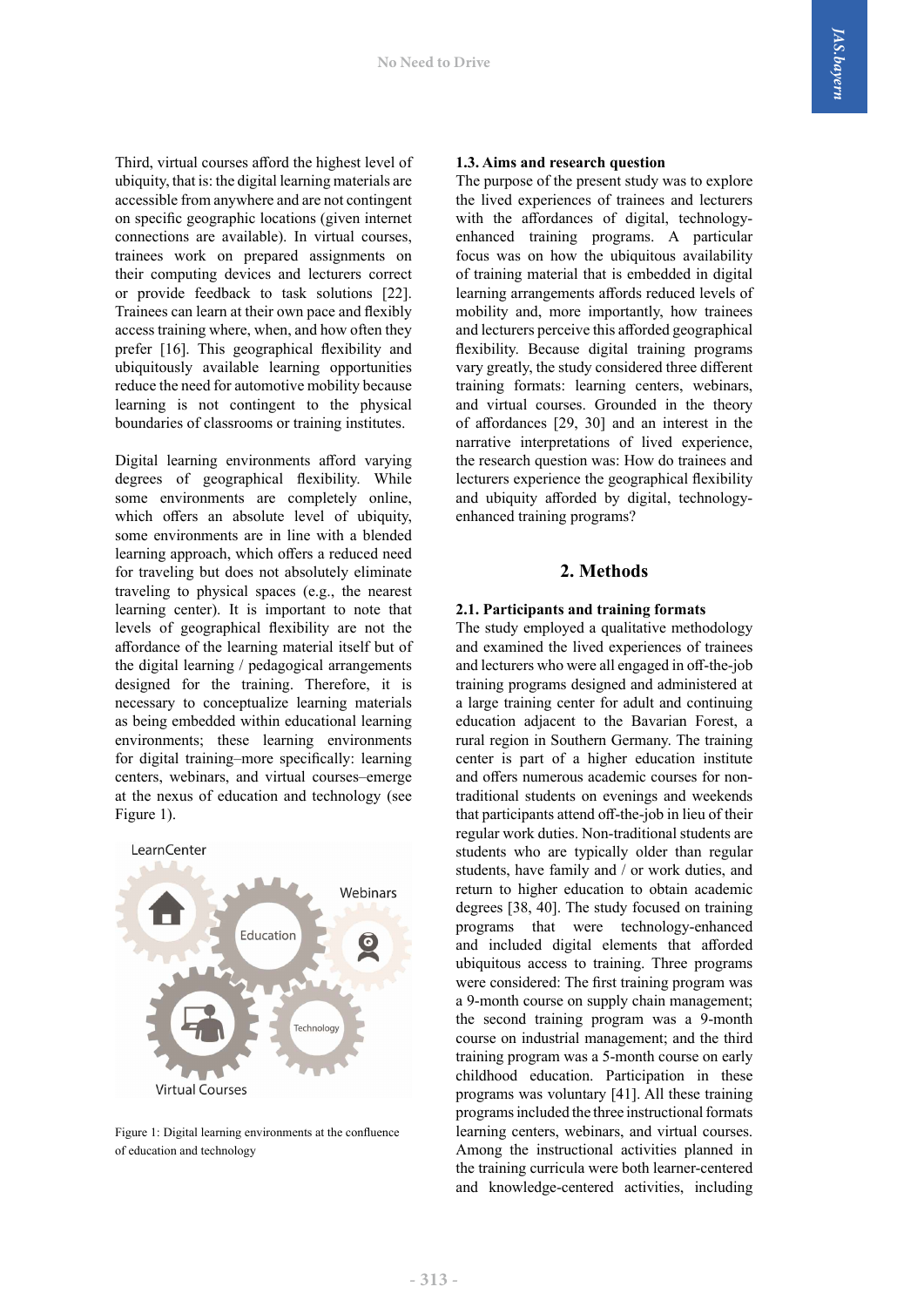lectures, discussions, demonstrations, and small group activities. Participants in the study were twenty-three persons–15 trainees and 8 lecturers–recruited from the three training programs. Among them were (a) four trainees (one woman, three men) and three lecturers (one woman, two men) recruited from supply chain management; (b) six trainees (three women, three men) and three lecturers (one woman, two men) recruited from industrial management; and (c) five trainees (four women, 1 man) and two lecturers (1 woman, 1 man) from early childhood education. Trainees and lecturers volunteered to participate in the study and received no compensation. Anonymity and confidentiality were guaranteed for all responses.

#### **2.2. Data collection**

Grounded in a qualitative research methodology, data for the study were collected with semistructured face-to-face reflective interviews [42, 43]. A total of 23 interviews were performed by a trained interviewer with a standardized set of questions in individual sessions that ranged from 11:26 to 41:18 minutes. Total interview time was 326:36 minutes for trainees and 305:17 minutes for lecturers. In addition to the standardized set of questions, interviewer and interviewee were free to talk and discuss other aspects not covered in the question guide. The main purpose of the interviews was to evaluate the attended training programs. From the collected interview material, a major research interest for the present study was in the lived experiences of the participants and how they perceived the ubiquity and geographical flexibility afforded by the digital, technology-enhanced training programs. A semi-structured interview guide with a set of prepared questions was used for collecting data. Among the set of questions, we selected some questions and their associated answers for the analysis in the present study. These questions were (a) for the trainees: Why have you decided to participate in this program? How have you experienced the learning centers, webinars, and virtual courses? and (b) for the lecturers: What were your experiences with the learning centers, webinars, and virtual courses? If you consider your trainees, how do you think they experienced the learning centers, webinars, and virtual courses? Interviews were performed within one week after each training program has ended. Talk during all interview sessions was recorded; a trained student assistant transcribed the interview recordings verbatim.

# **2.3. Data analysis**

Based on an interest in the narrative accounts of lived experience [28], qualitative analysis of the interview transcripts sought to explore how students and lecturers intersubjectively perceived and experienced the digital training formats. The analytic approach took as starting point the empirical realm of everyday lived experience [28, 42, 43]. Analysis was identical for both training roles: trainees and lecturers.

Following the procedures of the circular deconstruction [44], data analysis included three steps. First, the individual interview transcripts were summarized and paraphrased. Next, the summarized and paraphrased interview transcripts were further condensed to deconstruct predominant themes and subthemes as they relate to geographical flexibility and reduced needs for automotive mobility. These two analysis steps were performed on the level of a single interview and identical for all 23 interview transcripts [44].

Finally, the deconstructed themes from each individual interview were compared and contrasted across transcripts to develop categories. In the present study, the developed categories mirrored the three instructional training formats learning centers, webinars, and virtual courses. These three categories unveil the lived experiences of students and lecturers associated with the geographical flexibility afforded by the digital learning environments. To guide the reader through the analyses, the three categories learning centers, webinars, and virtual courses are used to structure the first paragraphs of the following Results section.

# **3. Results**

How do trainees and lecturers experience the geographical flexibility and ubiquity afforded by digital, technology-enhanced training programs? The following sections present results from the interview analyses separately for each of the three training formats: learning centers, webinars, and virtual courses.

# **3.1. Learning centers**

Learning centers afford participation in classroom activities close to the trainees' homes. This high geographical proximity between learning centers and home is a positive aspect for many trainees. As ST1 argued: "For me, this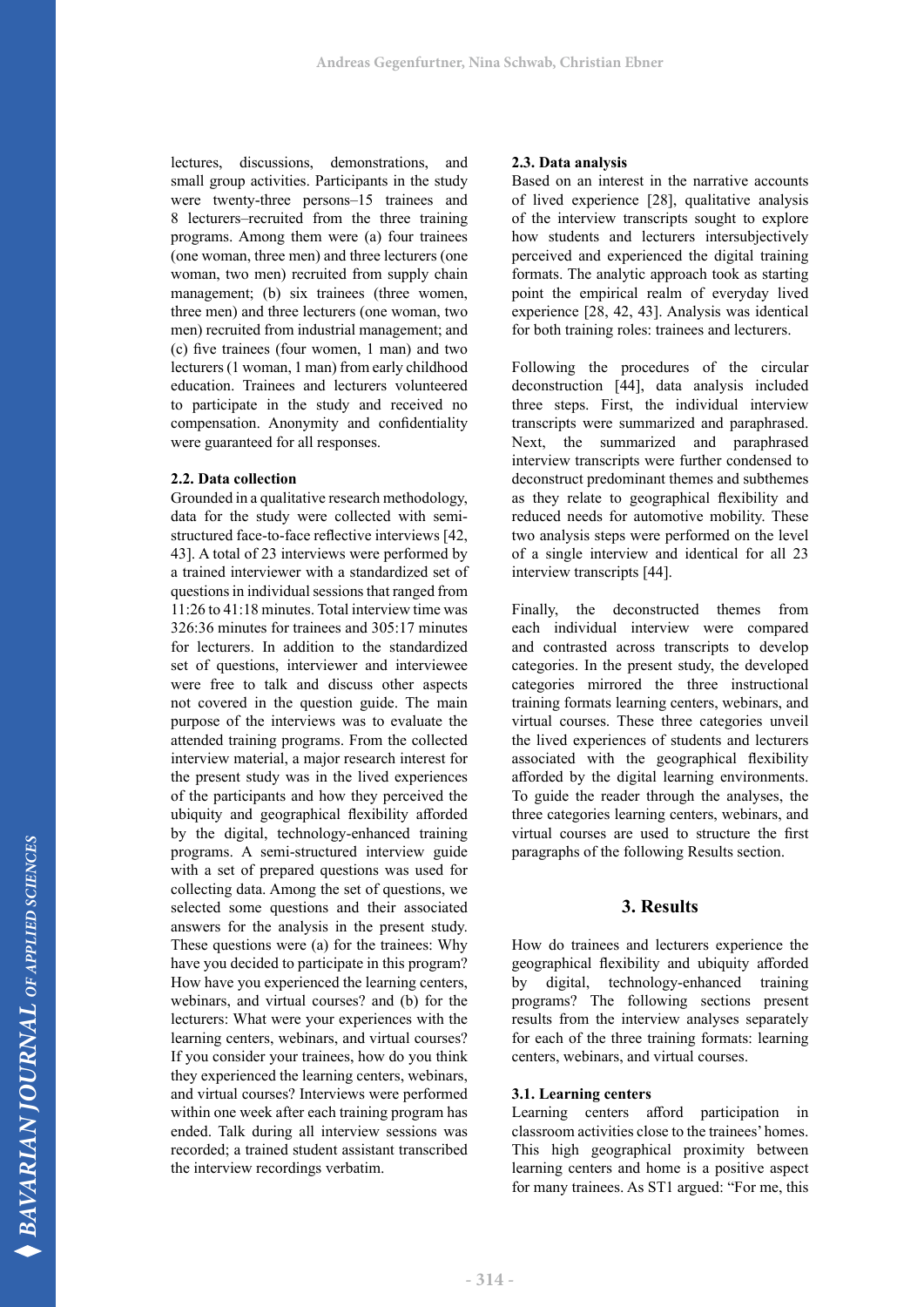was optimal because it was so close to my home, to have classes right in front of my front door, so to speak, with very short distances. This was a huge advantage for me". And TT1 said: "It was great that the training program was offered at the learning center close to my home. Because, if you have to drive around in the evening… I simply was here for class". Along these lines, also KT1 said that similar training programs do not exist in her rural region; the installment of a learning center close to her home thus afforded her participation in the training program.

Trainees communicated to their lecturers how learning centers afforded them to integrate work duties, family duties, and training participation. For example, the lecturer KL3 argued that she did not think that learning centers–with a distance of 50 kilometers only–would have been significant enough to facilitate training participation because she thought that this small distance can be bridged easily by car. At multiple occasions, however, her trainees expressed that they would not have started the training program if they had to drive 50 kilometers on evenings or weekends to regularly attend classes. These multiple statements seem to suggest that the regional proximity offered by learning centers indeed promotes training participation.

#### **3.2. Webinars**

Webinars afford a high level of ubiquity because participants can attend webinars flexibly at any place with internet connection. This geographical flexibility was perceived very positively by trainees. For example, TT2 stated: "Generally, I like webinars quite a lot because I can do them at home on my sofa". KT3 said that webinars even make redundant the already short drive to the nearest learning center. ST4 argued that, for webinars, "you could attend them at home. There's no need to drive from A to B. I think that, for most, this made it easier to integrate the whole issue with your daily work duties". ST2 said: "Well, so, what was really handy for me was that you could do this from home. You didn't have to drive to attend classes but could do it in your kitchen or living room. This is an immense benefit".

Not only trainees, but also the lecturers enjoyed the ubiquity and geographical flexibility afforded by webinars. KL2 articulated that "webinars are great because we say let's do them in the evening after work when nearly everyone has time (…) trainees and also we lecturers don't

have to drive to class again." This high level of ubiquity thus reduces car or bus rides for both lecturers and trainees.

Although webinars afford ubiquitous learning spaces, some trainees raised critical voices associated with webinars. Specifically, KT2 argued: " $(...)$  I have to honestly say that a webinar will never replace a personal talk. Because it offers a limited perception only. And not like when you sit next to each other and can perceive all other facets of human communication. So this is a limitation."

# **3.3. Virtual courses**

Virtual courses afford asynchronous ubiquity of the training material. Trainees perceived this local and temporal independence and flexibility of virtual courses very favorably because, as KT5 said, she could easily coordinate work, family, and training activities: "I like that I can be autonomous in when I do what, how much I do (…) temporally and geographically totally free". The possibility to access training from virtually anywhere was also appreciated by ST3; he stated: "I have to say that, at the moment, I have lots of stress at work and so it was great that I could access the learning content in the evenings or on weekends at home and follow things up. Even if I did not understand something immediately, I had the peace to sit at home and repeat exercises and look up things and that was the ultimate best for me".

In addition to trainees, also lecturers enjoyed the flexibility that virtual courses afforded. For example, KL1 articulated that virtual courses are great for those who work on a daily basis because "virtual courses minimize the need for travels, rides, and drives to attend classes." Along these lines, SL1 said: "I think that an apparent benefit is that trips are shortened. Like, not only driving to class, but the whole think around it. I don't have to rush out of work to get to class". In summary, both trainees and lecturers appreciated the advantages of ubiquitously available learning material that virtual courses afford.

# **3.4. Differences per training role, content, and gender**

A closer analysis on similarities and differences was performed to compare answers as a function of training role, age, and gender. First, training role was defined as trainee or lecturer. Considering the given responses, both trainees and lecturers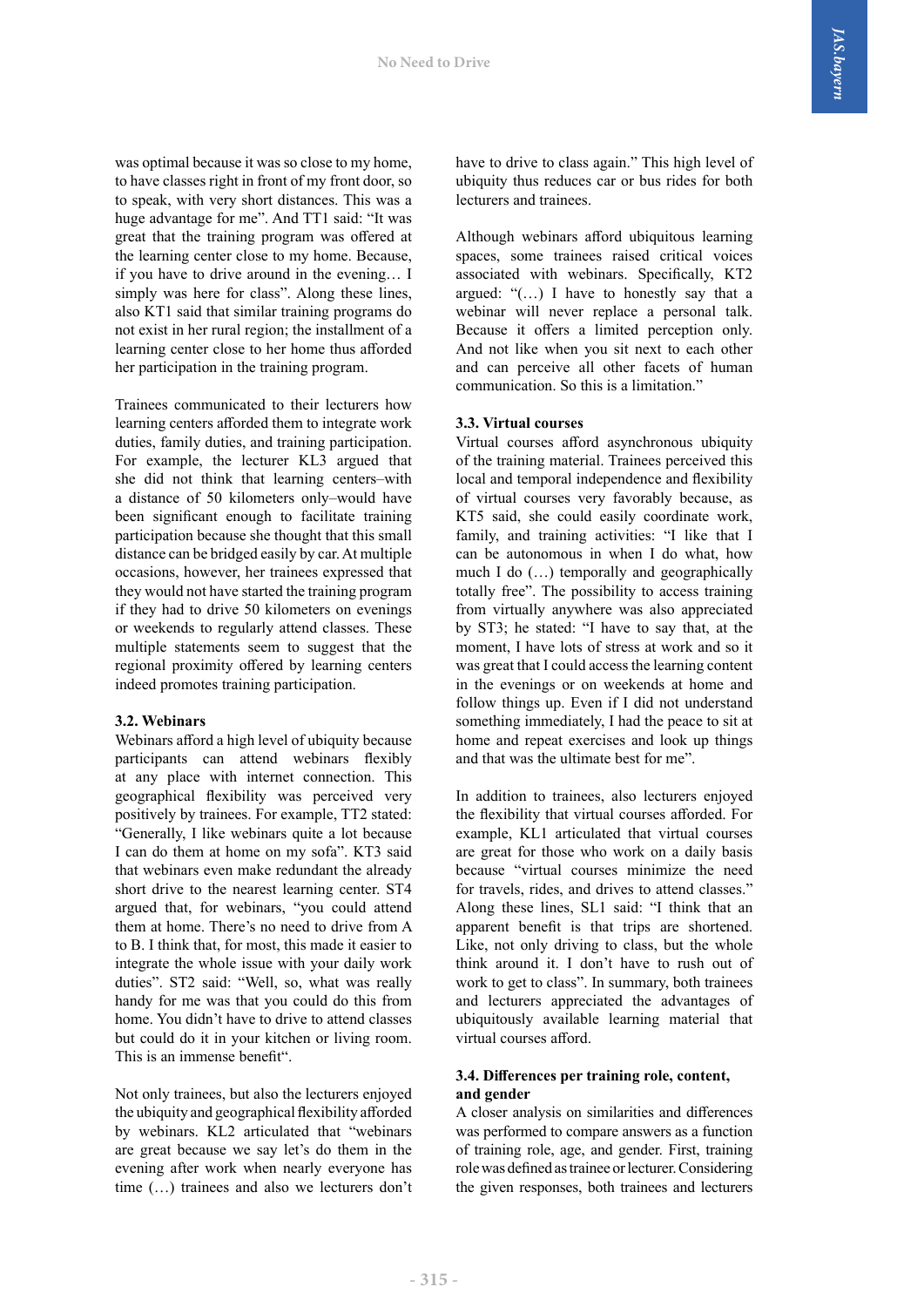appreciated the geographical flexibility afforded by the digital learning environments; no dedicated qualitative differences emerged. Second, content was defined as supply chain management, industrial management, and early childhood education. No qualitative differences in the articulated experiences emerged as a function of content. Third, gender was defined as male or female. Prior research examined gender as a moderator for training participation [45] and training motivation [46]. In the present analysis, no differences between women and men emerged in either of the two training roles.

# **4. Discussion**

#### **4.1. Main findings**

The purpose of the present study was to explore how training participants and their lecturers in a rural region perceive the affordances of digital training formats that make training ubiquitously available and thus reduce the need for automotive mobility [28‒31]. Because technological tools for digital training vary greatly, the study considered three different formats: learning centers, webinars, and virtual courses [22]. Analyses of qualitative interview data [43] suggest that both training participants and training lecturers appreciate the geographical flexibility and ubiquity afforded by distance learning. This was a consistent finding for all examined digital tools, including learning centers, webinars, and virtual courses.

Learning centers close to trainees' workplaces or homes reduced the time needed for traveling to formerly very distant educational institutions. This higher proximity affords time savings that could alternatively be spent for work or family obligations. Even more drastically, some trainees articulated that they started the training programs only because learning centers were installed close to their homes; they would not have participated in training if they had needed to drive 50 kilometers to access physical faceto-face classrooms. In terms of Gibson [29], learning centers afford closeness in a rural region and participation in training that was previously precluded due to geographical distance.

Webinars brought the training program directly into the homes and workplaces of training participants and lecturers. While learning centers decreased the time for driving and traveling, webinars made drives obsolete. People perceived no need to leave their homes or workplaces because the webinar environment afforded digital access to all training content, material, and lecturers. Following Gibson's theory of affordances, webinars afforded synchronous participation in training with high levels of geographical flexibility. Participants appreciated and benefited from webinars because this tool saved even more time from traveling than learning centers did.

Finally, virtual courses afforded identical levels of ubiquity and geographical flexibility like webinars. In addition, however, virtual courses also afforded temporal flexibility. That is, the asynchronous communication patterns and time-independent access to training were experienced as possibilities to engage with the training content whenever and wherever needed. These benefits that virtual courses afforded were perceived by both trainees and lecturers alike. In both groups, the minimized (and even removed) need to take a ride to get to class was strongly appreciated. The narrative analyses of the lived experiences highlight that virtual courses contributed to continuous training participation and learner satisfaction with educational activities in rural regions.

#### **4.2. Theoretical and practical implications**

Implications of the study for theory development include analyses of digital technologies and how they are associated with levels of training motivation. Particularly, it can be speculated that easier access to training thanks to ubiquitous learning material can promote interest [47, 48], mastery goal orientations [49, 50], or motivation to transfer [51, 52] because experiencing lower physical barriers (in Gibson's terms: negative affordances) to training and the positive affordances of geographical flexibility might be associated with increasing levels of affective reactions from trainees and lecturers. However, these directions for future research need to be theorized, conceptualized, and put into the focus of further empirical research.

Implications of the study for educational practice center on the installment of more learning centers. If people strongly appreciate the geographical proximity of learning centers–and the educational activities they afford–then it seems intuitive that more learning centers in more rural regions would offer access to training for more participants. A second implication for educational practice is to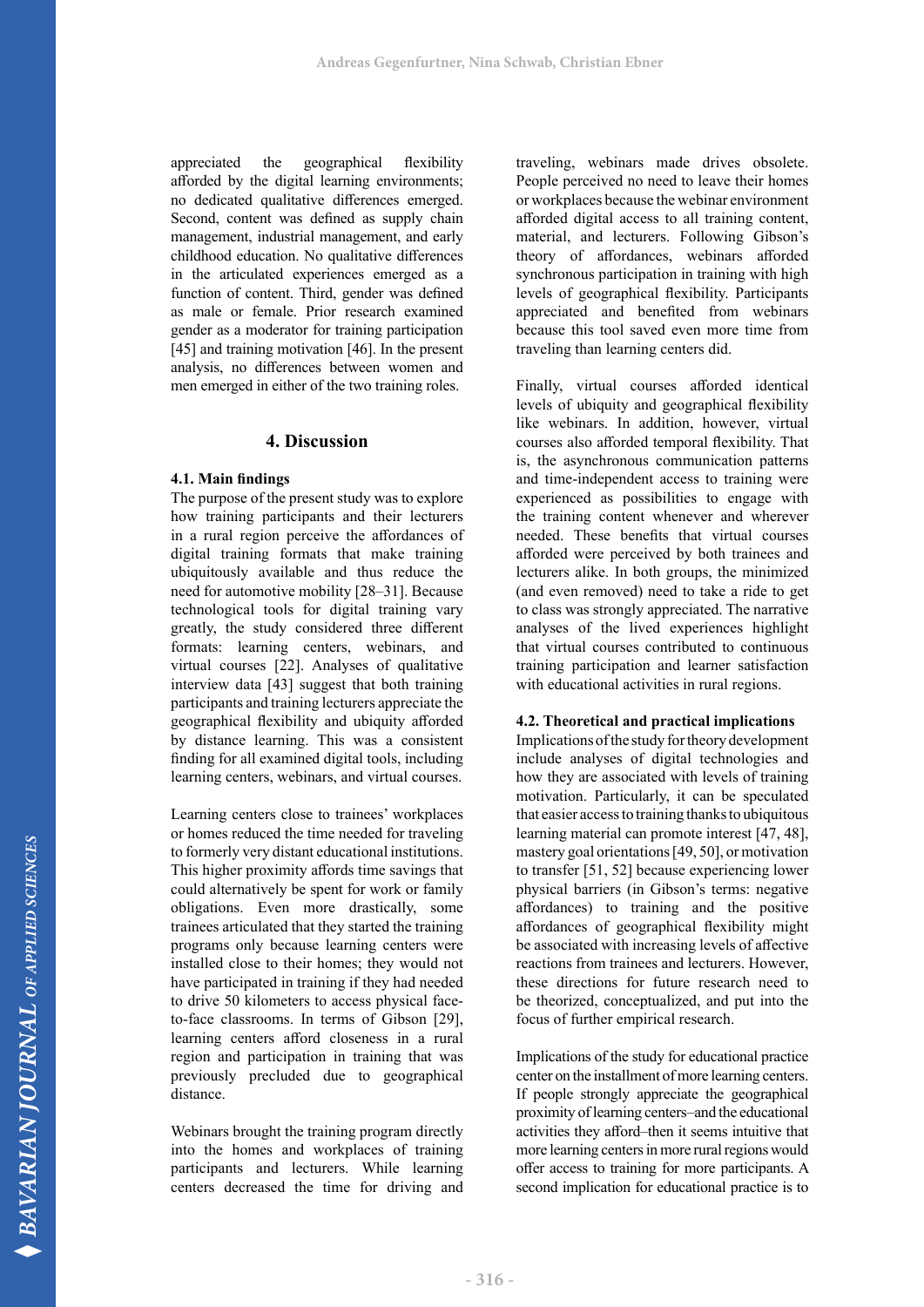design, deliver, and implement more webinars and virtual courses in concert with improved broadband infrastructure and internet connectivity in these regions. Webinars and virtual courses afford geographical independence–even without buses or cars, training becomes accessible for people, regardless how rural and remote they might live. Particularly for regions with long distances to educational activities, webinars and virtual courses can afford unique possibilities to engage with training and participate in adult education. Ultimately, this increased level of participation and access to educational training activities can benefit not only the people, but also entire rural regions, including the one examined in the present study: the Bavarian Forest.

#### **4.3. Limitations and directions for future research**

Limitations of this study relate to the qualitative approach to data collection and analysis. Specifically, based on a limited sample, the study utilized 8 lecturers and 15 trainees. While this is a small number of research participants if one adopts a quantitative perspective on empirical research, qualitative research often uses an even smaller number of participants to reach data saturation and to reconstruct case evidence [15, 28, 42, 43]. As such, the presented qualitative evidence is robust but we still note that additional follow-up studies using quantitative survey methodologies can be employed to triangulate the qualitative interview findings.

Another limitation of this study relates to the study focus. If we consider the sheer amount of collected interview material of more than 300 minutes each for the groups of trainees and lecturers, then numerous focal analyses would be possible. In the present manuscript, a decision was made to highlight the experiences associated with the afforded geographical flexibility and the reduced need for mobility. On one hand, this decision was made because of the focus of this special issue on mobility. On the other hand, this decision was made because both trainees and lecturers articulated repeatedly–in all interviews–how favorably they experienced the ubiquitous nature of the attended digital training programs. It was thus obvious to highlight analytically what was articulated empirically in the qualitative interview material.

Directions for future research relate to replications of these analyses in different rural regions in different countries to examine how stable the described experiences are in changed contexts. Similarly, as the present study focused on non-traditional trainees [40, 53], future research can investigate experiential differences with digital learning between nontraditional and traditional students in higher education. One could assume that positive experiences relate with positive levels of motivation and transfer–an assumption that needs to be tested empirically in further studies [45, 54, 55], particularly with regard to the commitment level that could act as a moderating variable. Finally, this study considered two training roles: trainees and lecturers. More training roles exist, such as training designers [22], evaluators [56], or technologists [20] whose experiences can also be collected and analyzed in lieu the views of trainees and lecturers. Future research can thus triangulate multiple perspectives when examining the intersubjective nature of affordances of digital training environments in higher education.

# **5. Acknowledgements**

This work was supported by the Federal Ministry of Education and Research (Bundesministerium für Bildung und Forschung) [BMBF; grant number 16OH21004].

# **6. References**

- [1] Balacheff, Nicolas; Ludvigsen, Sten; Jong, Ton de; Lazonder, Ard; Barnes, Sally (2009): Technologyenhanced learning: Principles and products. New York: Springer.
- [2] Brand-Gruwel, Saskia; Testers, Laurent; Gegenfurtner, Andreas (2014): Motivation to transfer: Factors influencing transfer of learned competences to the job. In: A. Baran und et al. (Hg.) (Hg.): New technologies and the future of teaching and learning. Krakow, S. 63–74.
- [3] Gegenfurtner, Andreas; Veermans, Koen; Vauras, Marja (2013): Effects of computer support, collaboration, and time lag on performance self-efficacy and transfer of training: A longitudinal meta-analysis. In: Educational Research Review 8 (1), S. 75–89.
- [4] Gegenfurtner, Andreas; Quesada Pallarès, Carla; Knogler, Maximilian (2014): Digital simulationbased training: A meta-analysis. In: British Journal of Eduational Technology 45 (6), S. 1097–1114.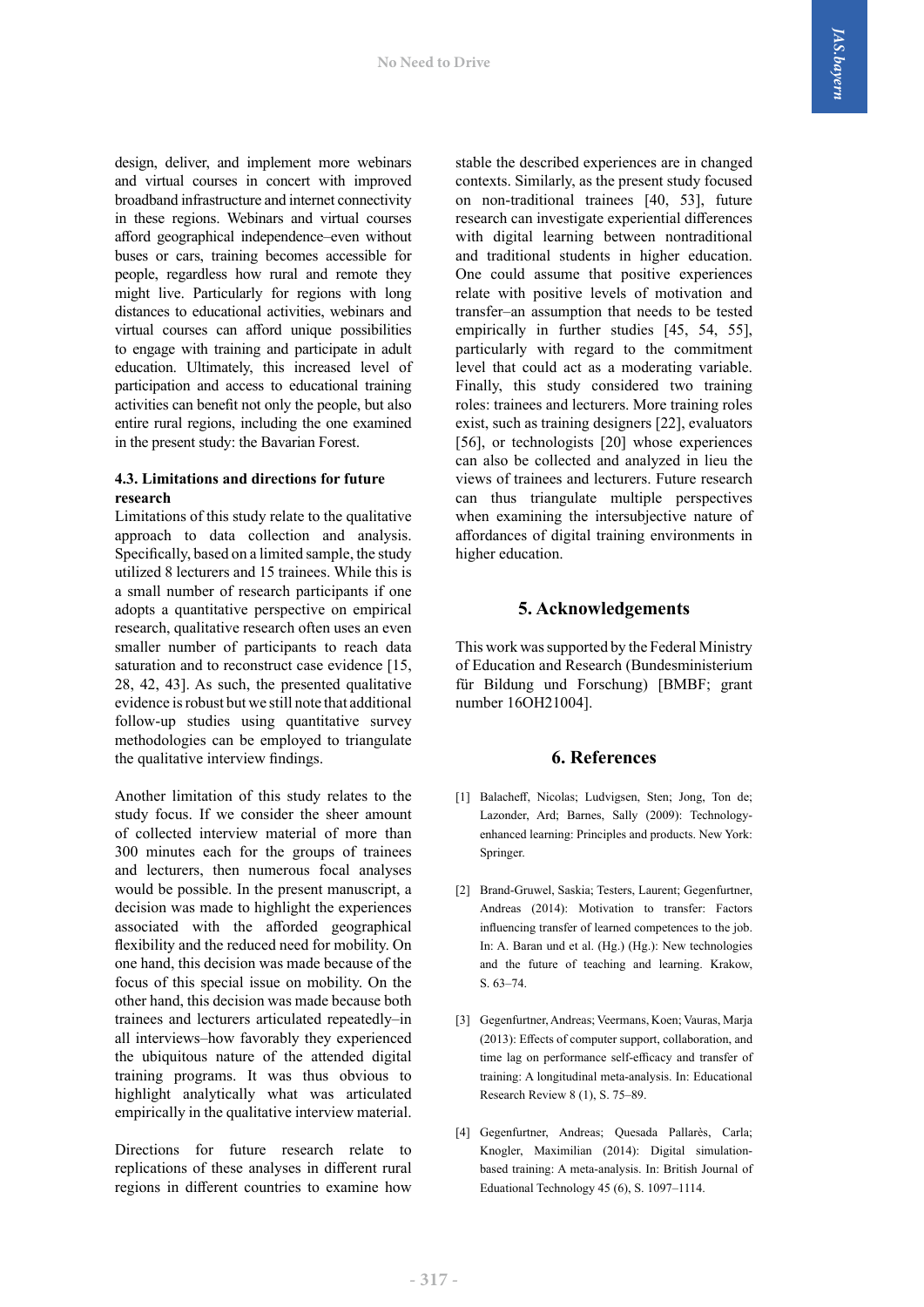- [5] Helle, Laura; Nivala, Markus; Kronqvist, Pauliina; Gegenfurtner, Andreas; Björk, Pasi; Säljö, Roger (2011): Traditional microscopy instruction versus process-oriented virtual microscopy instruction: A naturalistic experiment with control group. In: *Diagnostic Pathology* 6 (S1), S. S81-S89.
- [6] Poos, Jackie M.; van den Bosch, Karel; Janssen, Christian P. (2017): Battling bias: Effects of training and trianing context. In: *Computers & Education* 111 (August), S. 101–113.
- [7] Testers, Laurent; Gegenfurtner, Andreas; van Geel, R.; Brand-Gruwel, Saskia (in press): From monocontextual to multicontextual transfer: Organizational determinants of the intention to transfer generic information literacy competences to multiple contexts. In: *Frontline Learning Research*.
- [8] Bernard, Robert M.; Abrami, Philip C.; Lou, Yiping; Borokhovski, Evgueni, Wade, Anne; Wozney, Lori; Wallet, Peter Andrew et al. (2004): How does distance education compare to classroom instruction? A metaanalysis of the empirical literature. In: *Review of Educational Research* 74 (3), S. 379–439.
- [9] Klement, Milan (2017): Models of integration of virtualization in education: Virtualization technology and possibilities of its use in education. In: *Computers & Education* 105 (February), S. 31–43.
- [10] Li, Jessica (2016): Technology advancement and the future of HRD research. In: *Human Resource Development International* 19 (3), S. 189–191.
- [11] Stout, James W.; Smith, Karen; Zhou, Chuan; Solomon, Cam; Dozor, Allen J.; Garrison, Michelle M.; Mangione-Smith, Rita (2012): Learning from a distance: Effectiveness of online spirometry training in improving asthma care. In: *Academic Pediatrics* 12 (2), S. 88–95.
- [12] Testers, Laurent; Gegenfurtner, Andreas; Brand-Gruwel, Saskia (2015): Motivation to transfer learning to multiple contexts. In: Lourense Das, Saskia Brand-Gruwel, Kees Kok und Jaap Walhout (Hg.): The School Library Rocks: Living it, Learning it, Loving it. Proceedings of the 44th International Association of School Librarianship International Conference, Incorporating the 19th International Forum on Research in School Librarianship (Welten Institute of the Open University Netherlands and Meles Meles School Library Service; June 28th-July 2nd 2015; Maastricht, Netherlands). Heerlen, Niederlande, S. 473–487.
- [13] Wang, Shiang-Kwei; Hsu, Hui-Yin (2008): Use of the webinar tool (Elluminate) to support training: The effects of webinar-learning implementation from student-trainers' perspective. In: *Journal of Interactive Online Learning* 7 (3), S. 175–194.
- [14] Edwards, Roger A. (2017): Randomized controlled study of a remote flipped classroom neuro-otology curriculum. In: *Frontiers in Human Neuroscience* 8 (Article 349).
- [15] Cornelius, Sarah (2014): Facilitating in a demanding environment: Experiences of teaching in virtual classrooms using web conferencing. In: *British Journal of Educational Technology* 45 (2), S. 260–271.
- [16] Fisch, Karina; Reitmaier, Martina (2016): Flexibles Lernen. Didaktisches Konzept im Projekt DEG-DLM. Deggendorf: Technische Hochschule Deggendorf.
- [17] Olson, Joann S.; McCracken, Fawn E. (2015): Is it worth the effort? The impact of incorporating synchronous lectures into an online course. In: *Online Learning Journal* 19 (2), S. 73–84.
- [18] Siewiorek, Anna; Gegenfurtner, Andreas (2010): Leading to win: The influence of leadership style on team performance during a computer game training. In: Kimberly Gomez, Leilah Lyons und Joshua Radinsky (Hg.): Learning in the disciplines (Proceedings of the 9th International Conference of the Learning Sciences [ICLS 2010], Vol. 1). Chicago, IL, USA, S. 524–531.
- [19] Tseng, Jun-Jie; Cheng, Yuh-Show; Yeh, Hsi-Nan (2019): How pre-service English teachers enact TPACK in the context of web-conferencing teaching: A design thinking approach. In: *Computers & Education* 128 (January), S. 171–182.
- [20] Zitt, Alexander; Oswald, Andreas (Hg.) (2016): Technik-Konzept. Technische Hochschule Deggendorf (THD). Deggendorf.
- [21] Crompton, Helen; Burke, Diana (2018): The use of mobile learning in higher education: A systematic review. In: *Computers & Education* 123 (August), S. 53–64.
- [22] Gegenfurtner, Andreas; Spagert, Lina; Weng, Gabriele; Bomke, Christine; Fisch, Karina; Oswald, Andreas et al. (2017): LernCenter: Ein Konzept für die Digitalisierung berufsbegleitender Weiterbildungen an Hochschulen. In: *Bavarian Journal of Applied Sciences* 3 (1), S. 261–276.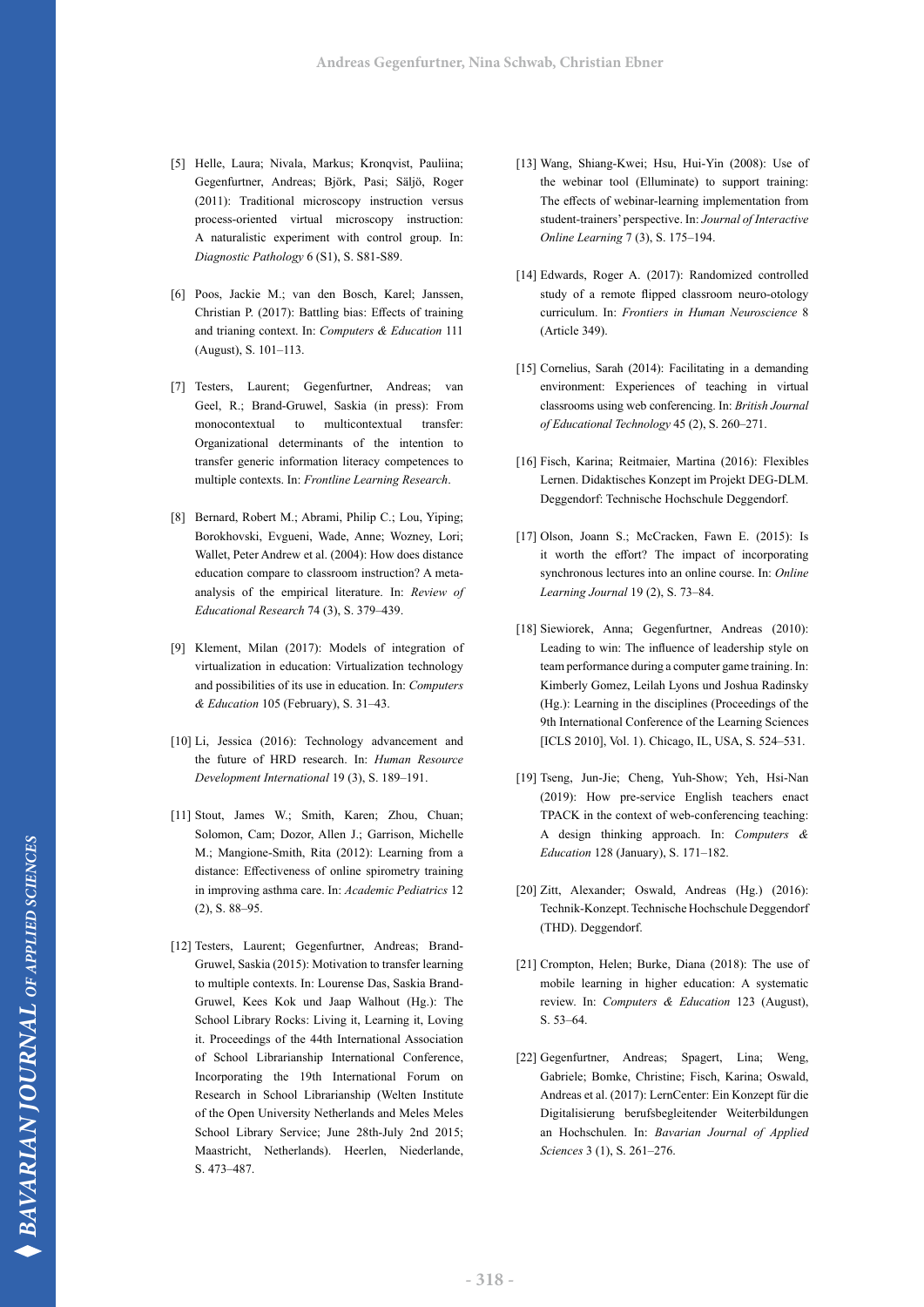- [23] Knogler, Maximilian; Gegenfurtner, Andreas; Quesada Pallarès, Carla (2013): Social design in digital simulations: Effects of single versus multi-player simulations on efficacy beliefs and transfer. In: Nikol Rummel, Manu Kapur, Mitchell Nathan und Sadhana Puntambekar (Hg.): To See the World and a Grain of Sand: Learning across Levels of Space, Time, and Scale (Proceedings of the 10th International Conference on Computer Supported Collaborative Learning [CSCL], University of Wisconsin - Madison, June 15th-19th 2013). Madison, WI (Vol. 2), S. 293–294.
- [24] Means, Barbara; Toyama, Yukie; Murphy, Robert; Baki, Marianne (2013): The effectiveness of online and blended learning: A meta-analysis of the empirical literature. In: *Teachers College Record* 115 (3), S. 1–47.
- [25] Mueller, Daniel; Strohmeier, Stefan (2011): Design characteristics of virtual learning environments: state of research. In: *Computers & Education* 57 (4), S. 2505–2516.
- [26] Nicklen, Peter; Keating, Jenny L.; Paynter, Sophie; Storr, Michael; Maloney, Stephen (2016): Remoteonline case-based learning: A comparison of remoteonline and face-to-face, case-based learning – a randomized controlled trial. In: *Education for Health*  29 (3), S. 195–202.
- [27] Siewiorek, Anna; Gegenfurtner, Andreas; Lainema, Timo; Saarinen, Eeli; Lehtinen, Erno (2013): The effects of computer-simulation game training on participants' opinions on leadership styles. In: *British Journal of Educational Technology* 44 (6), S. 1012–1035.
- [28] van Manen, Max (2016): Researching lived experience. Human science for an action sensitive pedagogy. Second edition. New York, London: Routledge Taylor & Francis Group.
- [29] Gibson, James Jerome (1979): The ecological approach to visual perception. Boston: Houghton Mifflin.
- [30] Greeno, James G. (1994): Gibson's affordances. In: *Psychology Review* 101 (2), S. 336–342.
- [31] Säljö, Roger (2010): Digital tools and challenges to institutional traditions of learning: technologies, social memory and the performative nature of learning. In: *Journal of Computer Assisted Learning* 26 (1), S. 53–64.
- [32] Bower, Matt; Sturman, Daniel (2015): What are the educational affordances of wearable technologies? In: *Computers & Education* 88 (October), S. 343–353.
- [33] Jeong, Heisawn; Hmelo-Silver, Cindy E. (2016): Seven affordances of computer-supported collaborative learning: How to support collaborative learning? How can technologies help? In: *Educational Psychologist* 51 (2), S. 217–265.
- [34] Lai, Chih-Hung; Yang, Jie Chi; Chen, Fei-Ching; Ho, Chin-Wen; Chan, Tak-Wai (2007): Affordances of mobile technologies for experiential learning: The interplay of technology and pedagogical practices. In: *Journal of Computer Assisted Learning* 23 (4), S. 326–337.
- [35] Mao, Jin (2014): Social media for learning: A mixed methods study on high school students' technology affordances and perspectives. In: *Computers in Human Behavior* 33 (April), S. 213–223.
- [36] Song, Yanjie; Kong, Siu Cheung (2017): Affordances and constraints of BYOD (Bring Your Own Device) for learning in higher education: Teachers' perspectives. In: Siu Cheung Kong, Tak Lam Wong, Min Yang, Cheuk Fai Chow und Ka Ho Tse (Hg.): Emerging practices in scholarship of learning and teaching in a digital era. Singapore: Springer, S. 105–122.
- [37] Amhag, Lisbeth (2015): Learner centered experiences with flipped classroom and mobile online webinars in distance higher education programs. 11th International Conference on Mobile Learning. Madeira, Portugal, March 2015.
- [38] Johnson, Carrie B.; Schumacher, Joel B. (2016): Does webinar-based financial education affect knowledge and behavior? In: *Journal of Extension* 54 (1), S. 1–10.
- [39] Polanco-Bueno, Rodrigo (2013): Blogs, webinars and significant learning: A case report on a teacher training program for college teachers. In: *Higher Learning Research Commuications* 3 (1), S. 56–67.
- [40] Schuetze, Hans G.; Slowey, Maria (2002): Participation and exclusion: A comparative analysis of nontraditional students and lifelong learners in higher education. In: *Higher Education* 44 (3-4), S. 309–327.
- [41] Gegenfurtner, Andreas; Könings, Karen D.; Kosmajac, Nikola; Gebhardt, Markus (2016): Voluntary or mandatory training participation as a moderator in the relationship between goal orientations and transfer of training. In: *International Journal of Training and Development* 20 (4), S. 290–301. DOI: 10.1111/ijtd.12089.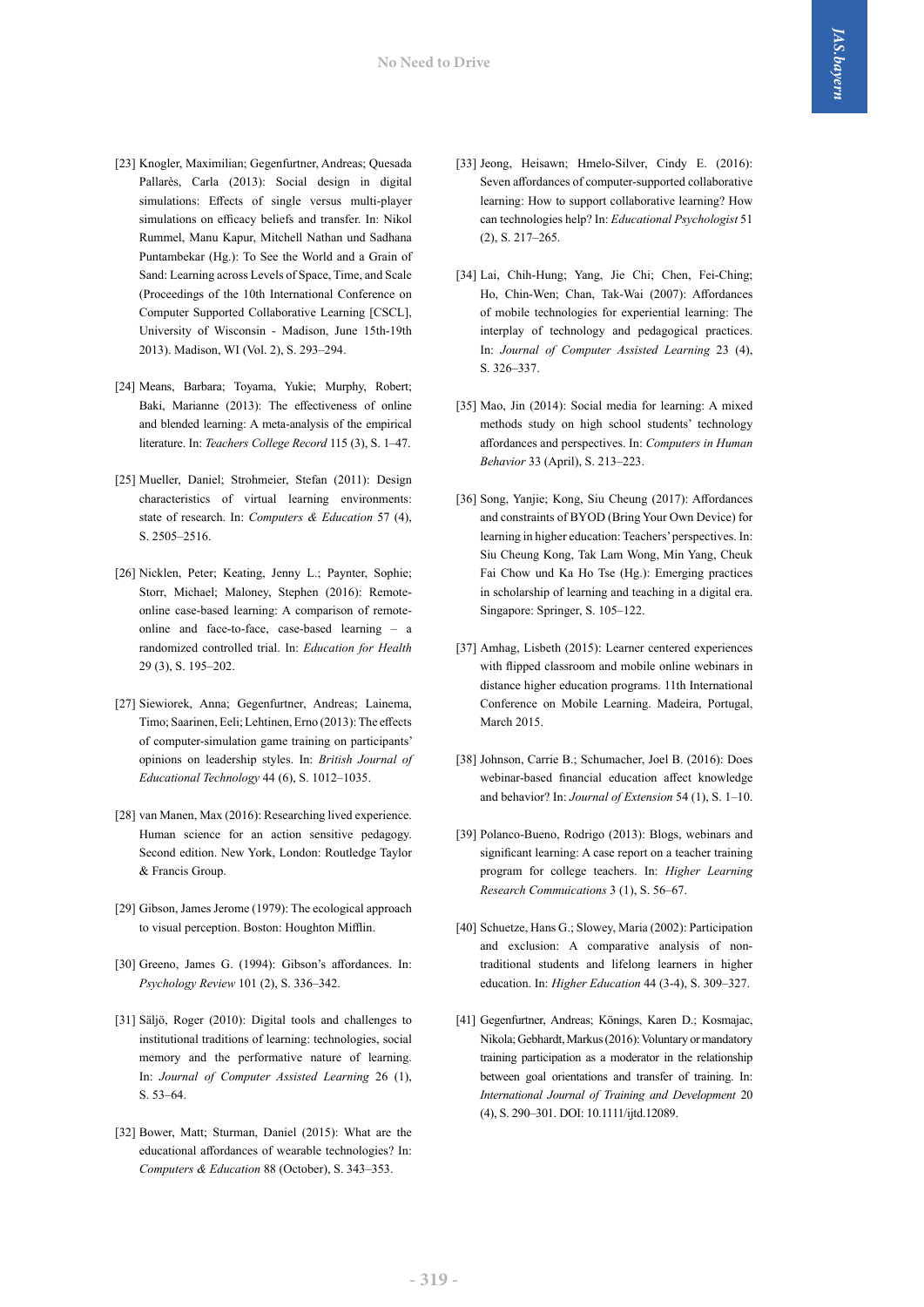- [42] Charmaz, Kathy; Belgrave, Linda Liska (2012): Qualitative interviewing and grounded theory analysis. In: Jaber F. Gubrium, James A. Holstein, Amir B. Marvasti und Karyn D. McKinney (Hg.): The SAGE Handbook of Interview Research: The Complexity of the Craft, S. 347–366.
- [43] Roulston, Kathryn (2010): Reflective Interviewing: A Guide to Theory and Practice. London: Sage.
- [44] Jaeggi, Eva; Faas, Angelika; Mruck, Katja (1998): Denkverbote gibt es nicht! Vorschlag zur interpretativen Auswertung kommunikativ gewonnener Daten. Berlin. In: Forschungsbericht aus der Abteilung Psychologie im Institut für Sozialwissenschaften: Technische Universität Berlin, Institut für Sozialwissenschaften, Abt. Psychologie, S. 2–98.
- [45] Quesada Pallarès, Carla; Pineda-Herrero, Pinar; Espona, Berta; Ciraso, Anna; Stoian, Alexandra (2012): Gender differences in the participation in continuing training in Catalonia. In: Joanna Ostrouch-Kamińska, Christine Fontanini und Sheila Gaynard (Hg.): Considerung gender in adult learning and in academia: (In)visible act. Wrocław: Wydawnictwo, S. 89–108.
- [46] Gegenfurtner, Andreas (in press): Testing the gender similarities hypothesis: Differences in subjective task value and motivation to transfer training. In: *Human Resource Development International*.
- [47] Knogler, Maximilian; Harackiewicz, Judith M.; Gegenfurtner, Andreas; Lewalter, Doris (2015): How situational is situational interest? Investigating the longitudinal structure of situational interest. In: *Contemporary Educational Psychology* 43 (1), S. 39–50.
- [48] Laine, Erkka; Veermans, Marijana; Lahti, Aleksi; Veermans, Koen (2017): Generation of student interest in an inquiry-based mobile learning environment. In: *Frontline Learning Research* 5 (4), S. 42–60.
- [49] Gegenfurtner, Andreas (2011): Motivational influences on transfer: Dimensions and boundary conditions. Turku, Finland: Painosalama.
- [50] Laine, Erkka; Gegenfurtner, Andreas (2013): Stability or change? Effects of training length and time lag on achievement goal orientations and transfer of training. In: *International Journal of Educational Research* 61 (1), S. 71–79.
- [51] Gorges, Julia; Gegenfurtner, Andreas; Kuper, Harm (2015): Motivationsforschung im Weiterbildungskontext. In: *Zeitschrift für Erziehungswissenschaft* 18 (Sonderheft 30).
- [52] Quesada Pallarès, Carla; Gegenfurtner, Andreas (2015): Toward a unified model of motivation for training transfer: A phase perspective. In: *Zeitschrift für Erziehungswissenschaft* 18 (Suppl. 1), S. 107–121.
- [53] Johnson, Marcus Lee; Taasoobshairazi, Gita; Clark, Lauren; Howell, Leah; Breen, Mishele (2016): Motivations of traditional and nontraditional college students: From self-determination and attributions, to expectancy and values. In: *Journal of Continuing Higher Education* 64 (1), S. 3–15.
- [54] Reinhold, Sarah; Gegenfurtner, Andreas; Lewalter, Doris (2018): Social support and motivation to transfer as predictors of training transfer: testing full and partial mediation using meta‐analytic structural equation modelling. In: *International Journal of Training and Development* 22 (1), S. 1–14.
- [55] Segers, Mien; Gegenfurtner, Andreas (2013): Transfer of training: New conceptualizations through integrated research perspectives. In: *Educational Research Review* 8 (1), S. 1–4.
- [56] Lankes, Eva-Maria; Vaccaro, Didier; Gegenfurtner, Andreas (2013). In: *Unterrichtswissenschaft* 41 (3), S. 197–215.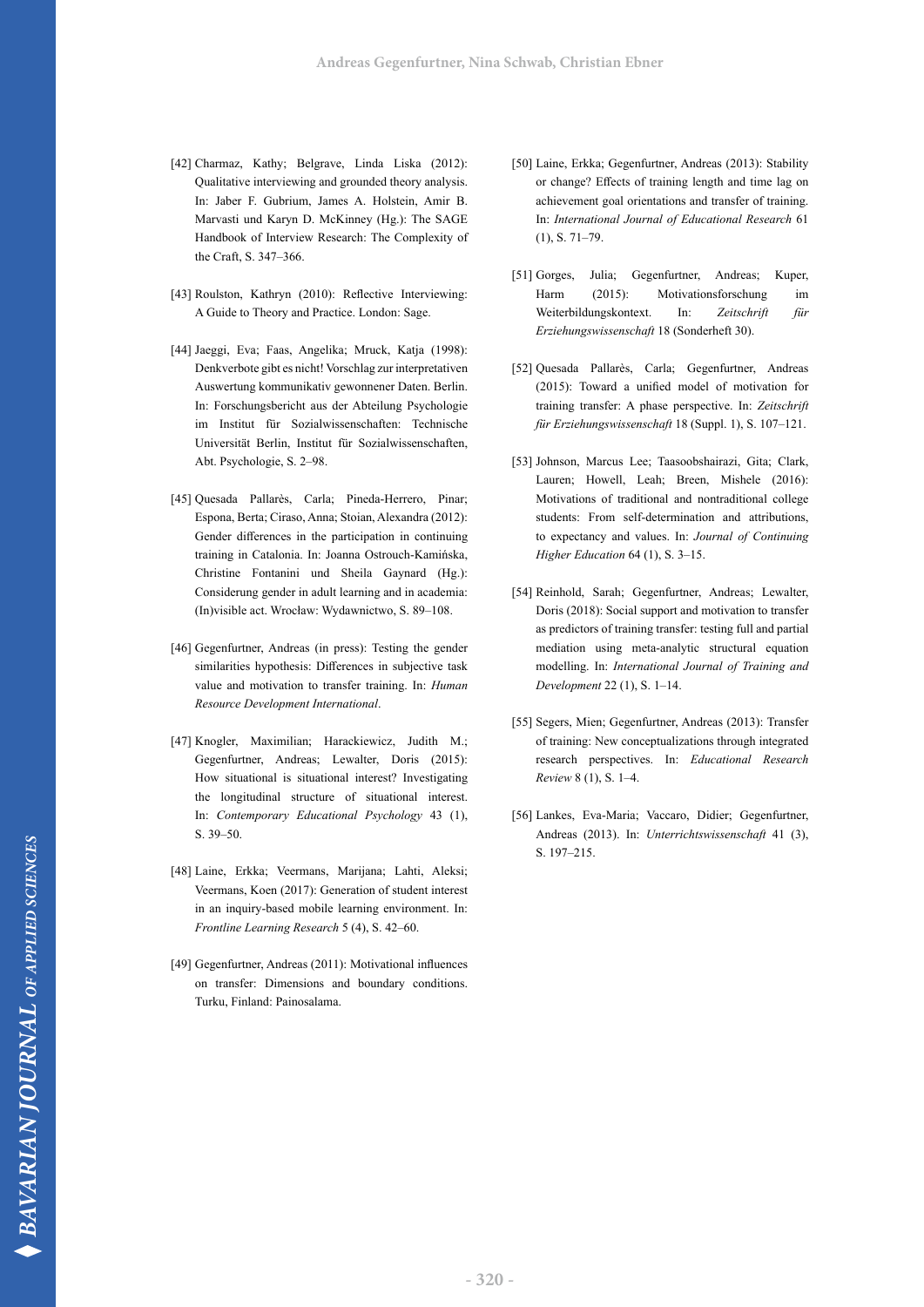

# **Dr. Andreas Gegenfurtner**

Andreas Gegenfurtner studied Pedagogy, Psychology and Sociology at the University of Regensburg. He obtained his doctorate in Educational Science at the University of Turku (Finland) in 2011. Between 2012 and 2014, he was a post-doc at the Technical University of Munich and a visiting professor to the University of Cambridge (England). Moreover, he held a junior professorship at the University of Maastricht (The Netherlands) from 2014 until 2016. In 2016, he returned to his hometown Deggendorf and has, ever since, been working as a scientist and project manager at DIT's Further Education Center IQW. His research concentrates on digital learning environments, expertise research, motivational psychology and transfer of training in further education.

*Andreas Gegenfurtner studierte Pädagogik, Psychologie und Soziologie an der Universität Regensburg. Er promovierte 2011 an der Universität Turku (Finnland) im Fach Erziehungswissenschaften. Von 2012 bis 2014 war er Post-Doc an der TU München und Gastprofessor an der Universität Cambridge (England). Von 2014 bis 2016 war er Juniorprofessor an der Universität Maastricht (Niederlande). Im Jahr 2016 kehrte er in seine Heimatstadt Deggendorf zurück und arbeitet seitdem als wissenschaftlicher Mitarbeiter und Projektleiter am Institut für Qualität und Weiterbildung (IQW) an der THD. Seine Forschung fokussiert auf digitale Lernumgebungen, Expertiseforschung, Motivationspsychologie und Lerntransfer in Weiterbildungen.*

Contact / *Kontakt* ✉ **andreas.gegenfurtner@th-deg.de**



# **Nina Schwab, B.A.**

Nina Schwab received her Bachelor's degree in Business Administration from DIT. She has been working as an advisor for further education at the Further Education Center (IQW) since March 2017. There, she is responsible for the contents of two on-the-job training programmes: a Bachelor's degree programme in childhood pedagogics and a certificate in Supply Chain Management.

*Nina Schwab absolvierte ihr Bachelorstudium in Betriebswirtschaft an der THD. Seit März 2017 arbeitet sie als Weiterbildungsreferentin im Projekt DEG-DLM am Institut für Qualität und Weiterbildung (IQW). Sie ist inhaltlich für den berufsbegleitenden Bachelorstudiengang Kindheitspädagogik sowie für das Zertifikat Supply Chain Management verantwortlich.* 

Contact / *Kontakt* ✉ **nina.schwab@th-deg.de**